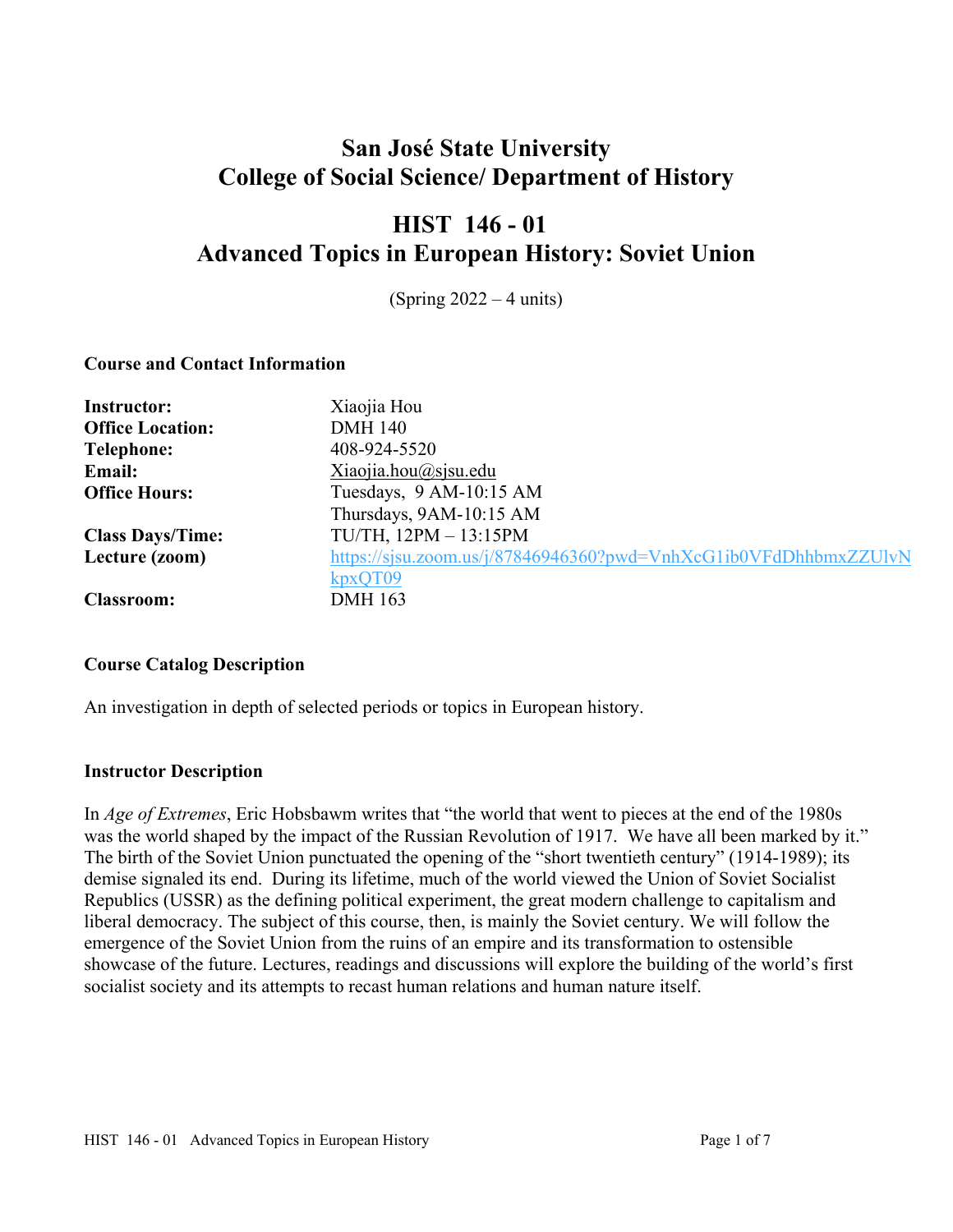# **Course Learning Outcomes (CLO)**

Upon successful completion of this course, students will be able to:

**CLO1:** Describe and explain the major events and themes in Soviet history. **Assessed by short essay questions on exams.** 

**CLO2:** Describe and explain the concepts such as revolution, socialism, communism and the Soviet impacts on the world. **Assessed by long essay questions on the final exam and response paper.** 

**CLO3:** Summarize and critically analyze historical documents/novels/visual materials. **Assessed by the presentations and essay writings.** 

**CLO4:** Present their findings to the classmates, respond to critiques, and learn to constructively critique the work of other classmates. **Assessed by class discussion and presentations.** 

**CLO5:** Write historical essays with a strong thesis and clear evidence of historical thinking. **Assessed by essay questions on exams, response paper, essay proposal and essay writing.** 

# **Required Texts/Readings**

### **Textbooks**

Ronald Suny, *The Soviet Experiment* (New York: Oxford University Press, 2011).

Sheila Fitzpatrick, *Everyday Stalinism: Ordinary Life in Extraordinary Times: Soviet Russia in the 1930s* (New York: Oxford University Press, 1999).

#### **Other Readings**

Additional documents and articles will be posted on the Canvas site, as indicated by \* in the syllabus. Doing the reading assigned for each class before coming to class is necessary to benefit from what we do in class. The tentative course schedule indicates details on the readings and the dates by which reading assignments must be completed.

#### **Library Liaison**

The History Department Library Liaison is Nyle Monday (nyle.monday@sjsu.edu). Contact him for help with any library assignments in your History classes. His telephone number is (408) 808-2041.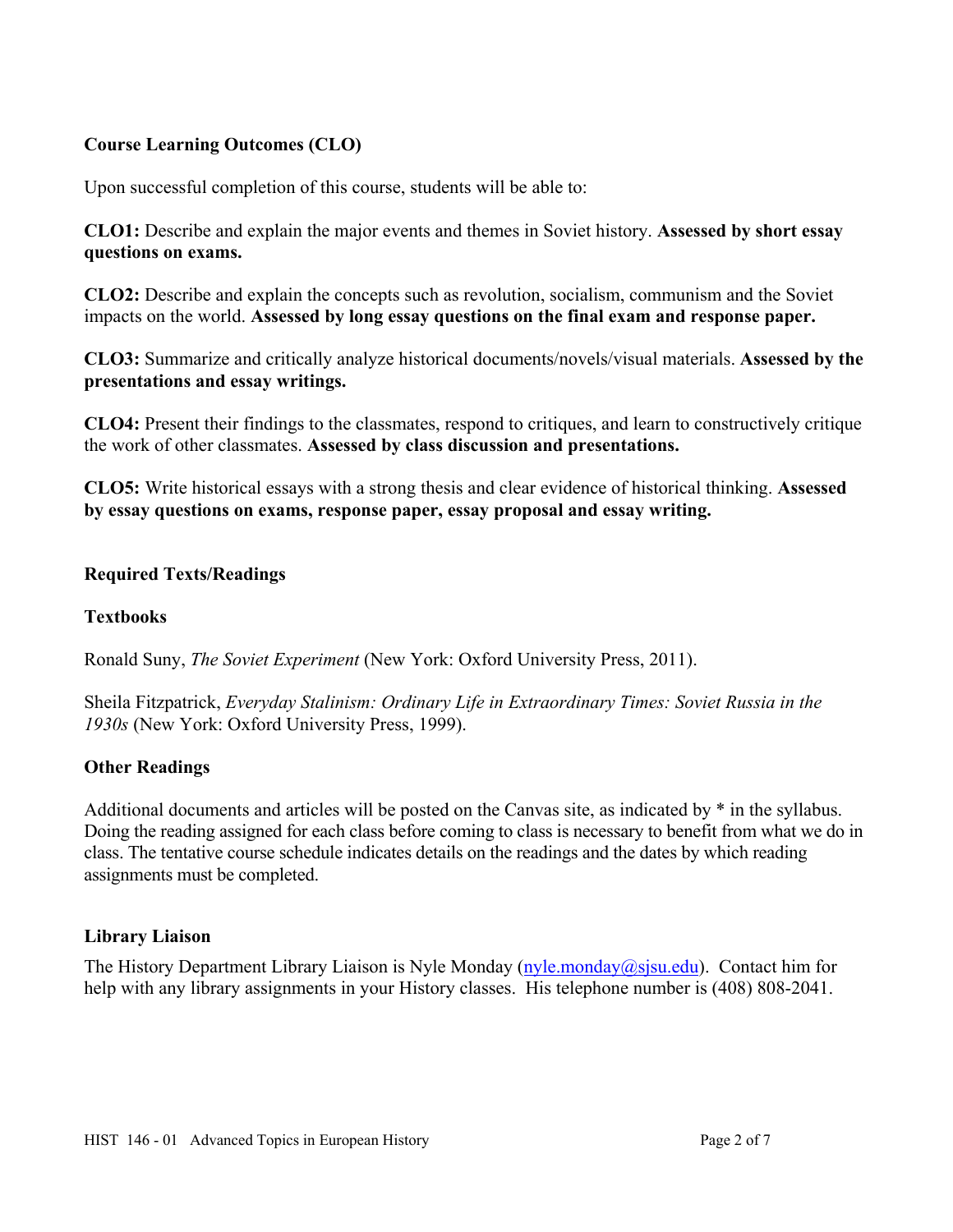# **Course Requirements and Assignments**

Success in this course is based on the expectation that students will spend, for each unit of credit, a minimum of 45 hours over the length of the course (normally three hours per unit per week) for instruction, preparation/studying, or course related activities, including but not limited to internships, labs, and clinical practica. Other course structures will have equivalent workload expectations as described in the syllabus.

# **Examinations or Evaluation**

Exams. Two mid-term exams and one final exam.

Response paper. You need to write one response paper on *The Communist Manifesto,* discussing in your understanding and in your words what is Marx's definition of communism, five pages.

Essay Proposal. Write a brief narrative describing your topic and how you find materials relevant to that topic. You are encouraged to consult with the instructor during office hours on your essay proposal.

Final Essay. You need to write an analytic paper on a key topic on the Soviet history. It is *not* a research paper and you should not concern yourselves with identifying and analyzing primary sources. Instead, you should identify a key issue and then analyze the particular topic. Five pages.

#### Oral Presentation.

All written assignments, with the exception of exams, must be typed, double-spaced, in 12-point Times New Roman font (or an equivalent font), and have one-inch margins. Written assignments will be graded on both content and composition.

#### **Grading Information**

| <b>Response Paper</b>      |
|----------------------------|
| Two mid-term Exams         |
| <b>Essay Proposal</b>      |
| Essay                      |
| Presentation               |
| Final Exam                 |
| <b>Class Participation</b> |
| <b>Total</b>               |

100 Points 280 points 50 points 150 points 100 points 220 points  $100$  points 100 points

| Grade   | Points      | Percentage   |
|---------|-------------|--------------|
|         | 930 to 1000 | 93 to 100%   |
| A minus | 900 to 929  | 90 to $92\%$ |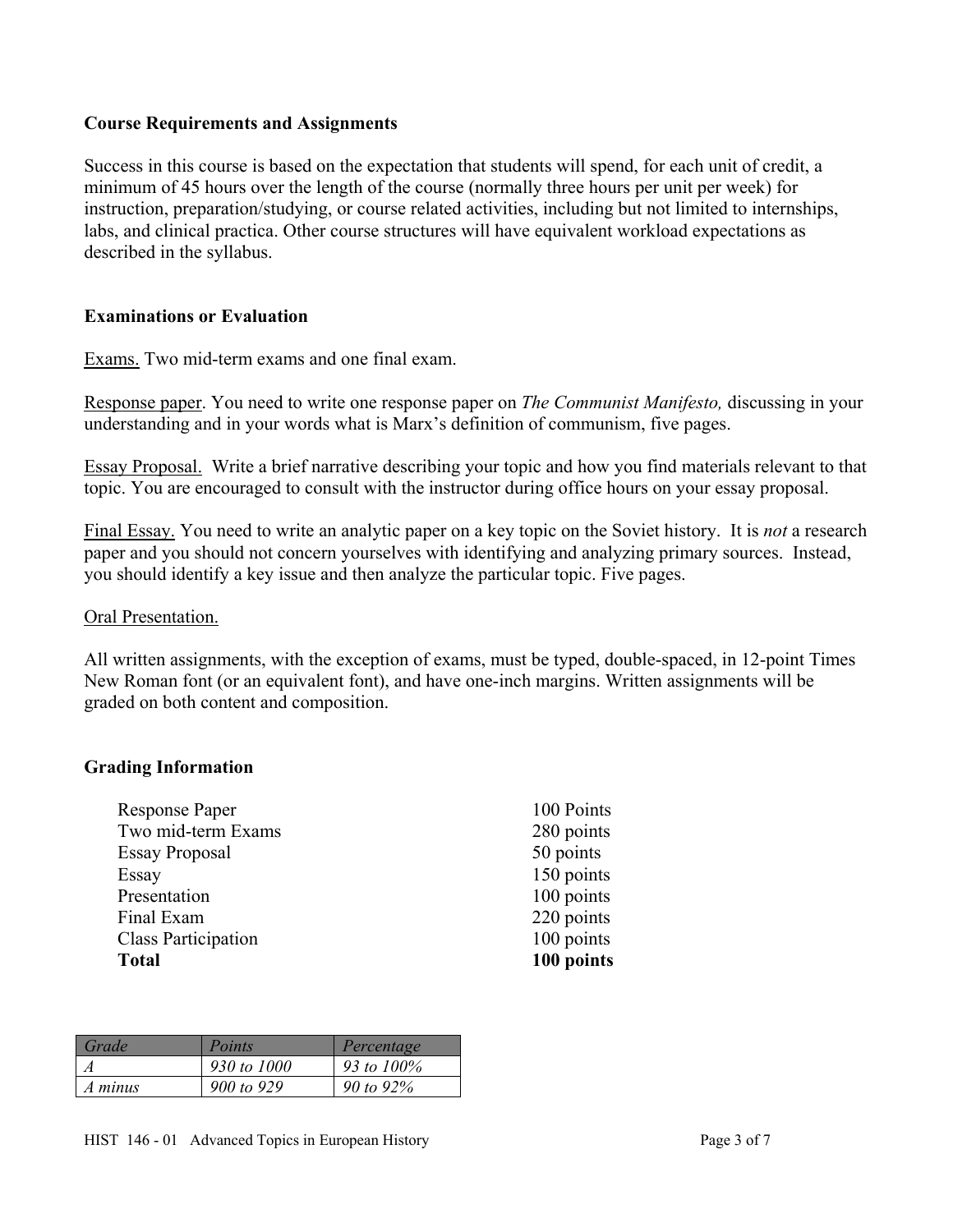| Grade     | Points     | Percentage |
|-----------|------------|------------|
| $B$ plus  | 860 to 899 | 86 to 89 % |
| R         | 830 to 859 | 83 to 85%  |
| B minus   | 800 to 829 | 80 to 82%  |
| $C$ plus  | 760 to 799 | 76 to 79%  |
| C         | 730 to 759 | 73 to 75%  |
| $C$ minus | 700 to 729 | 70 to 72%  |
| $D$ plus  | 660 to 699 | 66 to 69%  |
| D         | 630 to 659 | 63 to 65%  |
| $D$ minus | 600 to 629 | 60 to 62%  |

#### **Classroom Protocol**

All students are expected to attend two lectures each week and complete all assignments. Please come to the class having completed the readings for that day. Bear in mind that active participation means asking good questions as well as proposing good answers. If you cannot attend a lecture, it is your responsibility to find out what you have missed.

# **University Policies**

Per University Policy S16-9, relevant university policy concerning all courses, such as student responsibilities, academic integrity, accommodations, dropping and adding, consent for recording of class, etc. and available student services (e.g. learning assistance, counseling, and other resources) are listed on Syllabus Information web page (https://www.sjsu.edu/curriculum/courses/syllabus-info.php). Make sure to visit this page to review and be aware of these university policies and resources.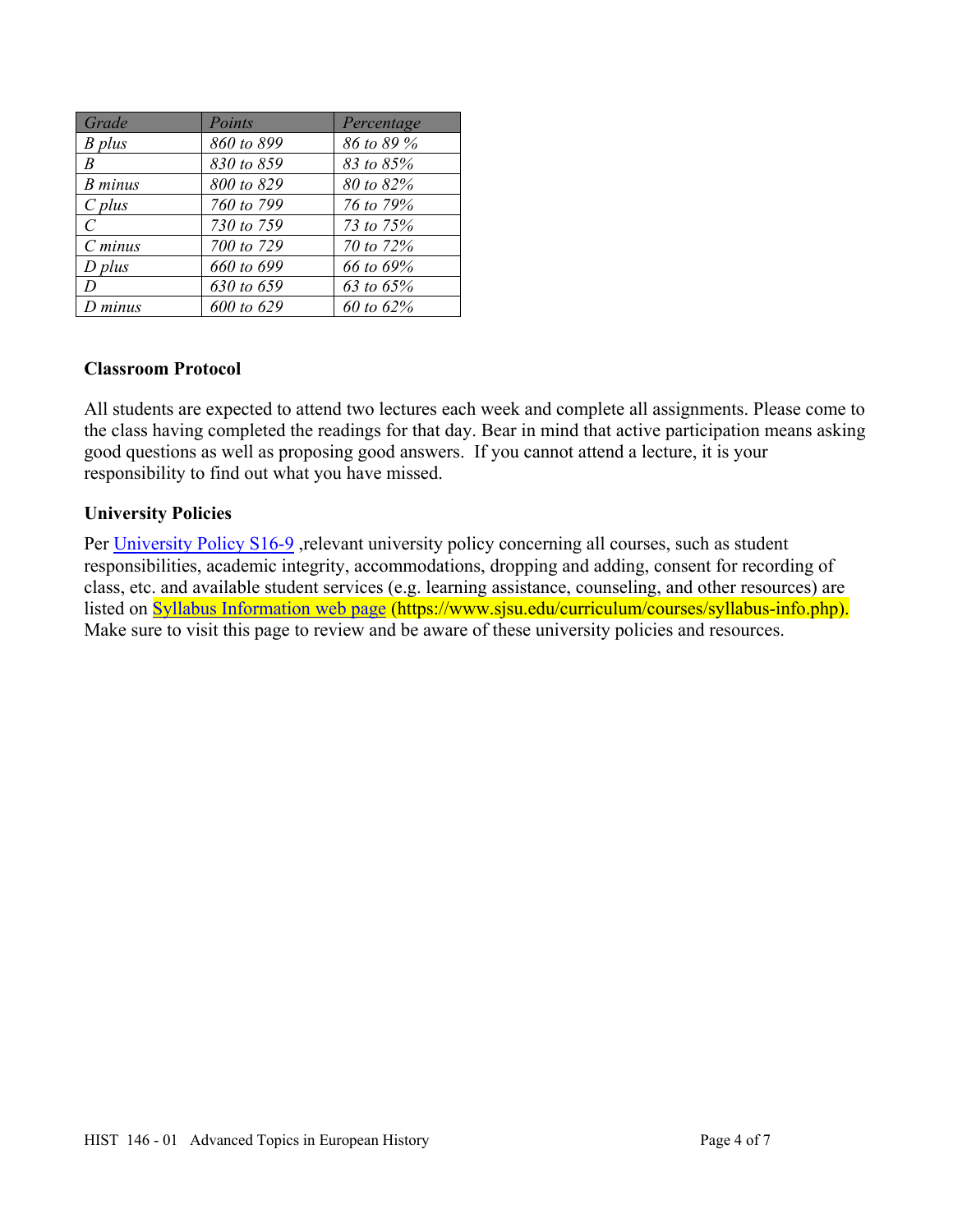# **HIST 146 - 01 Advanced Topics in European History : Soviet Union**

# **Course Schedule**

**All dates and assignments in this syllabus are subject to modification. Any changes will be announced during the class.** 

| Week           | <b>Date</b> | <b>Topics, Readings, Assignments, Deadlines</b>                          |
|----------------|-------------|--------------------------------------------------------------------------|
| 1              | Jan 27      | Thursday: What about the Soviet History?                                 |
|                |             | Readings:                                                                |
|                |             | Sheila Fitzpatrick, "Revisionism in Soviet History" *                    |
| $\overline{2}$ |             |                                                                          |
|                | Feb 1 & 3   | Tuesday: The Layout of the Land<br>Thursday: Russian Society before 1861 |
|                |             |                                                                          |
|                |             | Readings:<br>Ronald Grigor Suny, "The Soviet Experiment," chapter 1.     |
|                |             |                                                                          |
| $\overline{3}$ | Feb 8 & 10  | Tuesday: Industrialization, Politics and Dangers in Modern World         |
|                |             | Thursday: Reforms                                                        |
|                |             | Readings:                                                                |
|                |             | Karl Marx, The Communist Manifesto *                                     |
|                |             | Documents on emancipation*                                               |
| $\overline{4}$ |             | Tuesday: War and Revolution, 1904-05                                     |
|                | Feb 15 & 17 | Thursday: Communism, Lenin and Peasant Problems                          |
|                |             | Readings:                                                                |
|                |             | Lenin, "The Class Struggle in the Countryside" *                         |
|                |             | Shanin, "Socio-economic Mobility and the Rural History of Russia, 1905-  |
|                |             | $30"$ *                                                                  |
|                |             | Ronald Grigor Suny, "The Soviet Experiment," chapter 2.                  |
|                |             | Response Paper due Feb 17 (online submission)                            |
|                |             |                                                                          |
| 5              | Feb 22 & 24 | Tuesday: The October Revolution I                                        |
|                |             | Thursday: Discussion: the October Revolution                             |
|                |             | Readings:                                                                |
|                |             | Ronald Grigor Suny, "The Soviet Experiment," chapter 3.                  |
| 6              | March 1 & 3 | Tuesday: Socialism and the Civil Wars                                    |
|                |             | Thursday: First mid-term Exam (Online)                                   |
|                |             | Readings:                                                                |
|                |             | Ronald Grigor Suny, "The Soviet Experiment," chapter 3.                  |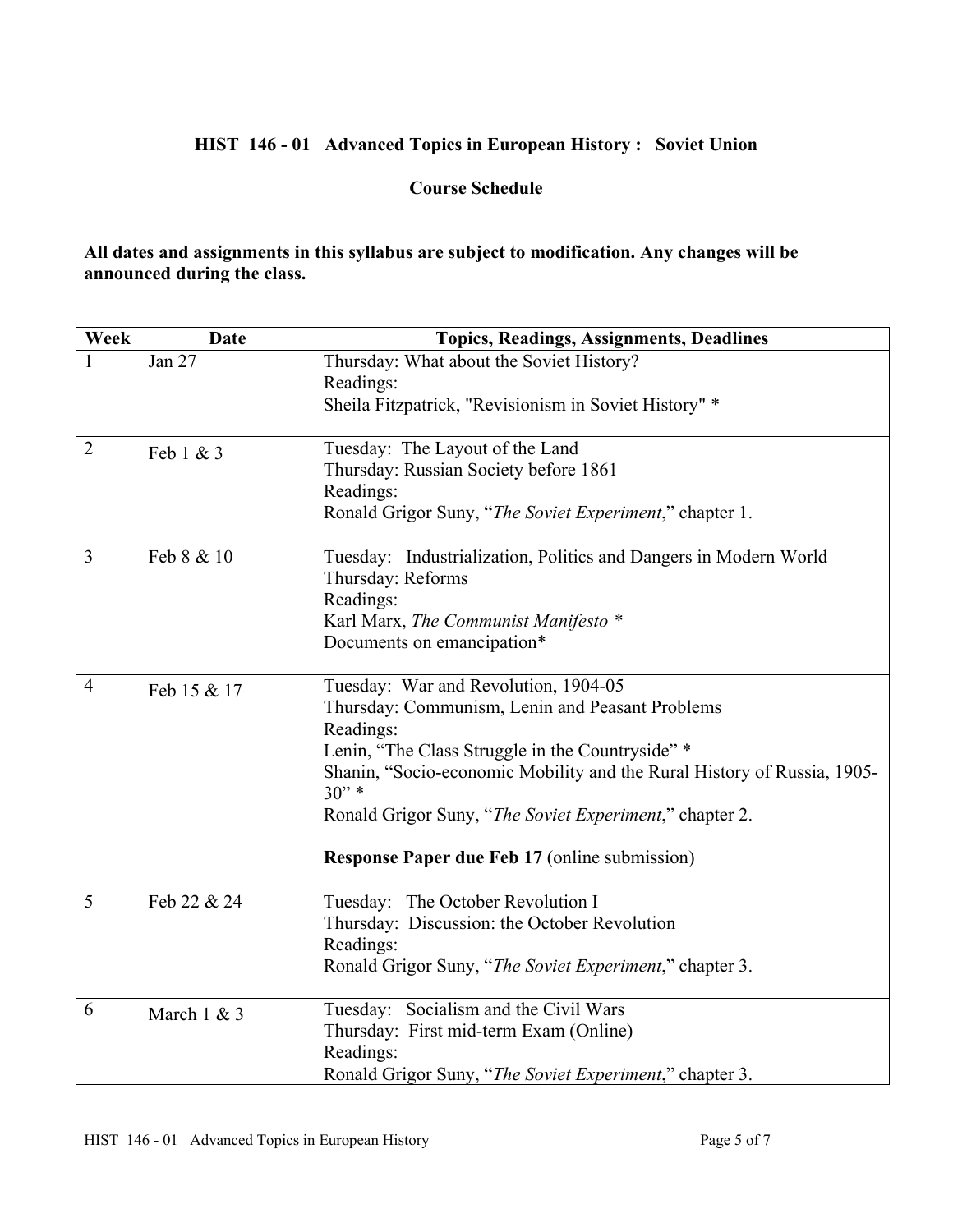| Week           | <b>Date</b>   | <b>Topics, Readings, Assignments, Deadlines</b>                                     |  |
|----------------|---------------|-------------------------------------------------------------------------------------|--|
|                |               | Peter Holquist, "'Information Is the Alpha and Omega of Our Work':                  |  |
|                |               | Bolshevik Surveillance in Its Pan-European Context"*                                |  |
|                |               |                                                                                     |  |
| $\overline{7}$ | March 8 & 10  | Tuesday: Soviet Union in the 1920s                                                  |  |
|                |               | Thursday: Rise of Stalin and Stalinism                                              |  |
|                |               | Readings:                                                                           |  |
|                |               | Ronald Grigor Suny, "The Soviet Experiment," chapter 5-8.                           |  |
|                |               | Sheila Fitzpatrick, Everyday Stalinism                                              |  |
| 8              | March 15 & 17 | Tuesday: Presentations: Living under Stalin I                                       |  |
|                |               | Thursday: Presentations: Living under Stalin II                                     |  |
|                |               | Readings:                                                                           |  |
|                |               | Sheila Fitzpatrick, Everyday Stalinism                                              |  |
|                |               |                                                                                     |  |
| 9              | March 22 & 24 | Tuesday: The Great Purge                                                            |  |
|                |               | Thursday: The Great Patriotic War                                                   |  |
|                |               | Readings:                                                                           |  |
|                |               | "Party and Purge in Smolensk"*                                                      |  |
|                |               | Ronald Grigor Suny, "The Soviet Experiment," chapter 9-12.                          |  |
|                |               | <b>Essay Proposal Due March 24 (online submission)</b>                              |  |
| 10             | March 29 & 31 | Spring Break, No Class                                                              |  |
| 11             | April 5 & 7   | Tuesday: The Rise of Red Empire                                                     |  |
|                |               | Thursday: The Cold War                                                              |  |
|                |               | Readings:                                                                           |  |
|                |               | Ronald Grigor Suny, "The Soviet Experiment," chapter 13-14                          |  |
|                |               | Soviet Ambassador's Long Telegram (1946) *                                          |  |
| 12             | April 12 & 14 | Tuesday: Witnessing the Great Purge: Burnt by the Sun                               |  |
|                |               | Thursday: Second mid-term Exam (Online)                                             |  |
|                |               |                                                                                     |  |
| 13             | April 19 & 21 | Tuesday: The Fall of Stalin and Khrushchev's De-Stalinization                       |  |
|                |               | Thursday: Khrushchev's Reform                                                       |  |
|                |               | Ronald Grigor Suny, "The Soviet Experiment," chapter 15-17                          |  |
|                |               | Khrushchev, "Special Report to the 20 <sup>th</sup> Congress of the Communist Party |  |
|                |               | of the Soviet Union"*                                                               |  |
|                |               |                                                                                     |  |
| 14             | April 26 & 28 | Tuesday: Brezhnev and Stagnation                                                    |  |
|                |               | Thursday: The Soviet Union into the 1980s                                           |  |
|                |               | Readings:                                                                           |  |
|                |               | Ronald Grigor Suny, "The Soviet Experiment," chapter 17-18                          |  |